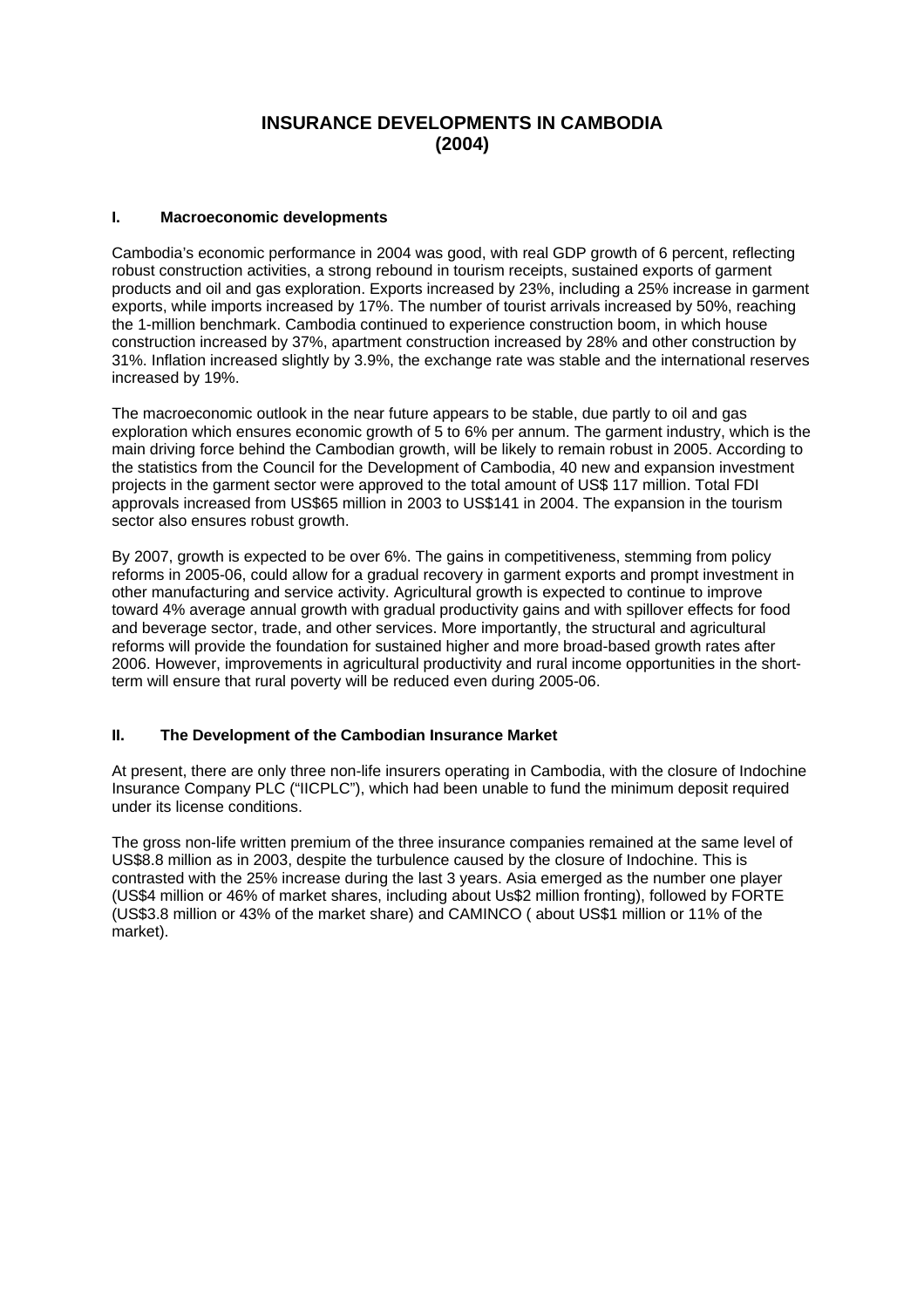## **2.1. Line of Insurance business**

|                                               | 2000      | 2001      | 2002      | 2003      | 2004      |  |  |  |
|-----------------------------------------------|-----------|-----------|-----------|-----------|-----------|--|--|--|
| <b>Non-life Insurance Premiums</b>            |           |           |           |           |           |  |  |  |
| Gross premiums written                        |           |           |           |           |           |  |  |  |
| USD million                                   | 2,322,129 | 3,617,765 | 4,587,087 | 8,821,708 | 8,873,870 |  |  |  |
| Population, m                                 | 13        | 13.3      | 13.6      | N/A       | N/A       |  |  |  |
| Premium per                                   | 0.17      | 0.27      | 0.34      | N/A       | N/A       |  |  |  |
| capita, USD                                   |           |           |           |           |           |  |  |  |
| Non-life Insurance Premiums by Business Lines |           |           |           |           |           |  |  |  |
| Gross Premiums, USD                           |           |           |           |           |           |  |  |  |
| Non-life total                                | 2,322,129 | 3,617,765 | 4,587,087 | 8,821,708 | 8,873,870 |  |  |  |
| Motor                                         | 892,214   | 969,239   | 1,308,113 | 1,616,786 | 1,526,621 |  |  |  |
| Fire                                          | 509,485   | 1,007,520 | 2,188,422 | 2,910,220 | 2,412,010 |  |  |  |
| Marine                                        | 126,262   | 144,630   | 171,251   | 243,575   | 325,684   |  |  |  |
| Engineering                                   | 44,489    | 116,510   | 280,616   | 454,945   | 180,222   |  |  |  |
| Workman                                       | 198,671   | 280,616   | 3433,362  | 158,975   | 53,015    |  |  |  |
| Compensation                                  |           |           |           |           |           |  |  |  |
| <b>Personal Accident</b>                      | 19,490    | 140,586   | 225,971   | 344,556   | 511,577   |  |  |  |
| H&S                                           | 301,824   | 410,068   | 387,048   | 435,206   | 427,008   |  |  |  |
| Miscelaneous                                  | 229,694   | 548,593   | 700,590   | 2,657,441 | 3,437,721 |  |  |  |

#### **Table 2.1. Non Life Insurance Premium 1999-2002 and 6 months to June 2003**

The miscellaneous class of business (burglary, theft, money insurance, liability, travel insurance, fidelity guarantee, general third party liability and employer's liability) accounted for the largest share of business underwritten in 2004 or 39% of the market. Fire ranked second in terms of market share, representing US\$2.4 million (27% of market premiums). There was a decrease in fire premium in 2004. It was followed by automobile at US\$1.6 million or 17% of the market. Personal accident and workman compensation ranked fourth at US\$0.5 million or 6% of the market share. Health and surgical business accounted for US\$0.4 million, with marine cargo and engineering segments following at US\$0.3 million and US\$0.2 million respectively.

# **Gross Premium written classified by line of business for the year 2004**

| <b>Line of business</b> | Asia         | <b>Caminco</b> | <b>Forte</b> | <b>Total</b> |
|-------------------------|--------------|----------------|--------------|--------------|
| Auto                    | 429,124.90   | 567,505        | 529,991.00   | 1,526,620.90 |
| Fire                    | 514,402.97   | 170,956        | 1,726,652.00 | 2,412,010.97 |
| Marine                  | 125,965.66   | 107,081        | 92,638.00    | 325,684.66   |
| Engineering             | 0.00         | 27,787         | 152,435.00   | 180,222.00   |
| <b>WC</b>               | 0.00         | 20,889         | 32,126.00    | 53,015.00    |
| <b>PA</b>               | 0.00         | 12,448         | 499,129.00   | 511,577.00   |
| H&S                     | 0.00         | 10,189         | 416,819.00   | 427,008.00   |
| Miscellaneous           | 2,996,295.68 | 64,287         | 377,149.00   | 3,437,721.68 |
| <b>Total</b>            | 4,065,789.21 | 981,142        | 3,826,929.00 | 8,873,870.21 |

# *2.1.1. Fire and Engineering*

In the past, due to the absence of an insurance law in Cambodia, many investors insured their property with insurers based outside Cambodia. However, since 2001, this line of business has picked up locally as investors comply with new Insurance Law requiring them to insure locally. During the last five years, fire premiums increased more than 5 folds, while engineering jumped 51 times. However, in 2004, fire premium experienced a decline of US\$0.5 million, due to market turbulence.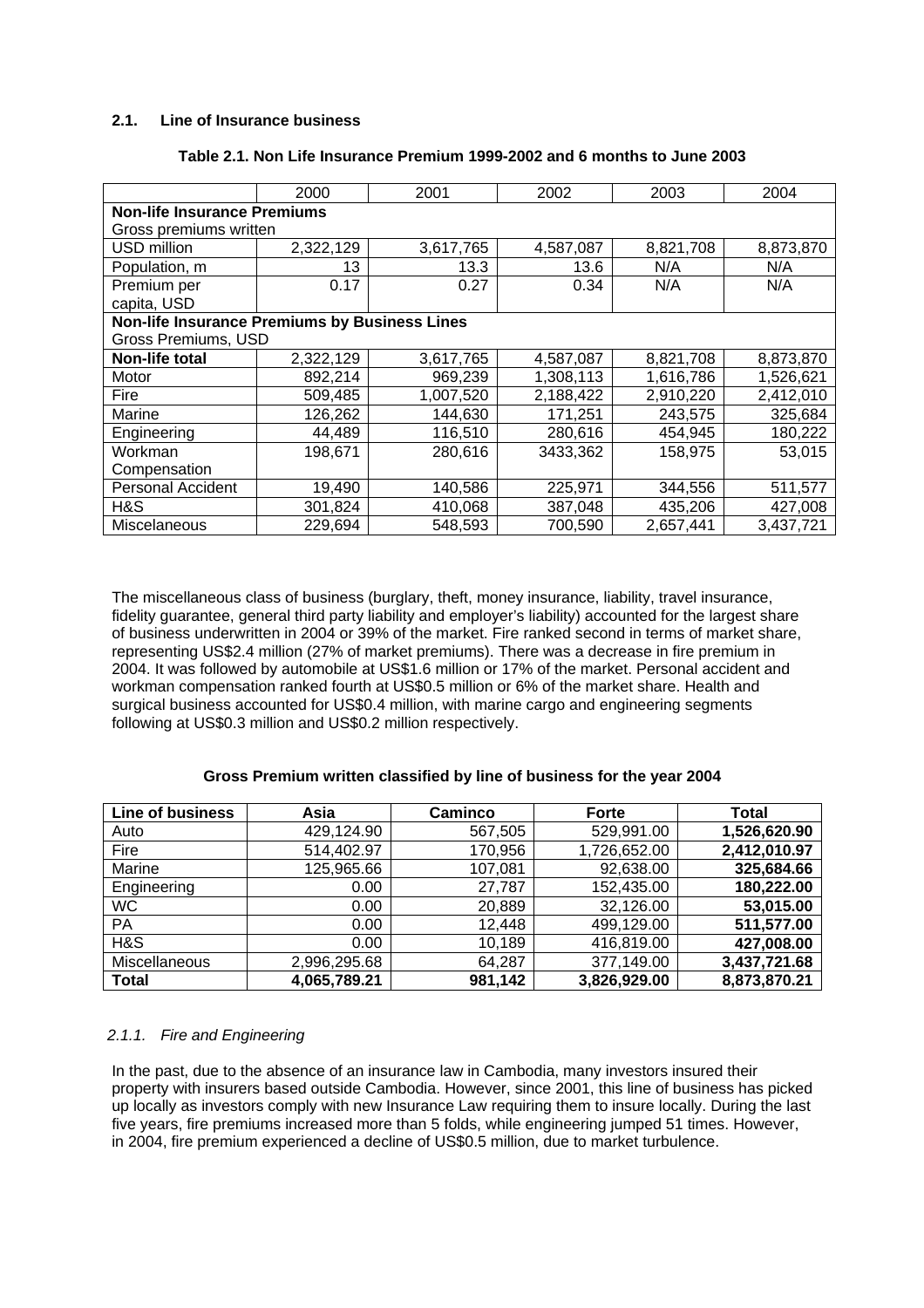## *2.1.2. Miscellaneous*

Miscellaneous business, personal accident insurances, casualty, liability, burglary, theft, money insurance, travel personal accident, fidelity guarantee and general third party liability, accounted for more than US\$3.4 million or 38% of the Cambodian insurance market. This line of business has grown 29% in 2004, compared to 2003.

### *2.1.3. Motor Insurance*

Motor insurance, which accounts for 17 percent of the total business, is ranked third in terms of premium contribution. Insurance companies are being cautious in their approach to this segment, though the motor portfolio contributes substantially to their bottom lines. Premiums income for motor was stable during the last four years, but it dropped slightly in 2004. This class of business is expected to increase as a result of higher vehicle population in Cambodia. Motor Insurance is a clear area of growth, altogether tougher traffic conditions and abuses may affect its future profitability.

### *2.1.4 Marine*

Marine cargo represented merely 3.7% of the market due to high rates in Cambodia, which is double that of similar rates in Hong Kong or elsewhere. Moreover, Cambodia's imports are mostly based on CIF, meaning that imports usually buy insurance and freight overseas, while exports are based on FOB.

### *2.1.4. Medical Insurance*

Medical insurance is grossly undeveloped in Cambodia. This market, which is in the tune of US\$40000 annually, is still in a nascent stage. The quality of health services inside of Cambodia did not encourage well-to-do people to buy health insurance. Many people prefer to seek overseas health services. Thus, there is huge potential for health insurance in this country, especially when the formal sector will be getting more organized in coming years.

# **2.2. Claim Experience**

Loss incurred in 2004 amounted US\$1.4 million or about 16% of the premiums. Claim experienced varied from one company to another. The claim ratio for Asia was 6.4%, followed by Forte at 13% and Caminco at 20%.

## **III. Regulatory Developments**

#### *3.1. Solvency Margin:*

In 2002, the National Assembly of the Kingdom of Cambodia passed a Law on Insurance. The Law and the implementing Sub-decree on Insurance require each insurance company to have its registered capital of USD 7 million. To protect the public from possible risks caused by the bankruptcy of the insurance company, the law requires that an insurance company deposits 10% of its capital, i.e. USD 700000 at MEF's account at the National Bank of Cambodia (NBC). As a prudential measure, each insurance company is required to maintain a solvency margin of 50% of the registered capital.

Having seen the difficulties faced by the insurance companies to comply with the requirements of the Law in terms of registered capital, on December 9, 2002, the MEF issued an Instruction Circular to all insurance companies operating in the Kingdom of Cambodia, which provides grand-fathering conditions to allow insurance companies to operate in the insurance business. The Circular provides a grace period of five years for insurance companies to increase their capitals and maintain the solvency margin.

- Year 1: \$350000.00
- Year 2: \$525000.00